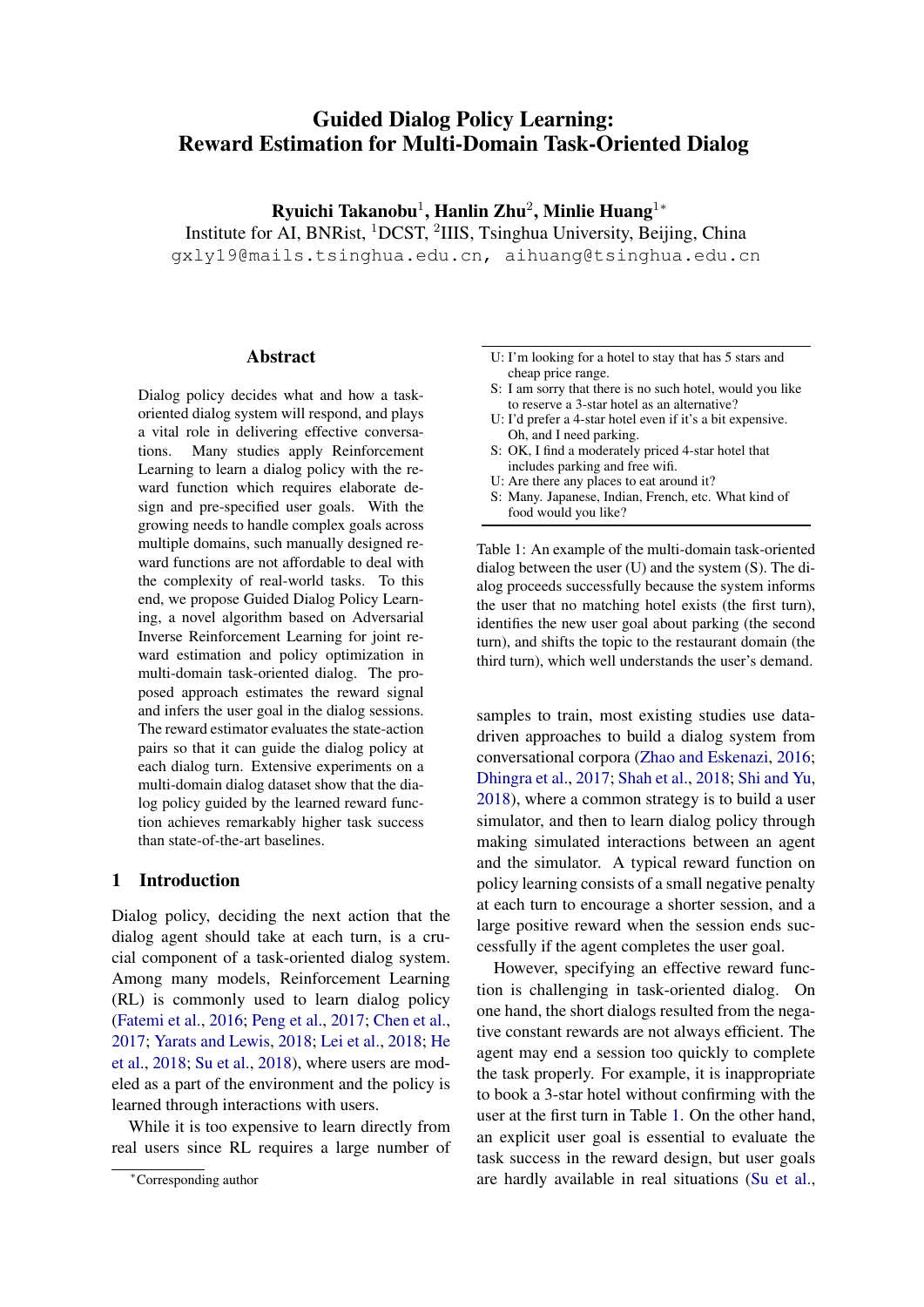[2016\)](#page-10-5). In addition, the user goal may change as the conversation proceeds. For instance, the user introduces a new requirement for the parking information at the second turn in Table [1.](#page-0-0)

Unlike a handcrafted reward function that only evaluates the task success at the end of a session, a good reward function should be able to guide the policy dynamically to complete the task during the conversation. We refer to this as the *reward sparsity* issue. Furthermore, the reward function is often manually tweaked until the dialog policy performs desired behaviors. With the growing needs for the system to handle complex tasks across multiple domains, a more sophisticated reward function would be designed, which poses a serious challenge to manually trade off those different factors.

In this paper, we propose a novel model for learning task-oriented dialog policy. The model includes a robust dialog reward estimator based on Inverse Reinforcement Learning (IRL). The main idea is to automatically infer the reward and goal that motivates human behaviors and interactions from the real human-human dialog sessions. Different from conventional IRL that learns a reward function first and then trains the policy, we integrate Adversarial Learning (AL) into the method so that the policy and reward estimator can be learned simultaneously in an alternate way, thus improving each other during training. To deal with reward sparsity, the reward estimator evaluates the generated dialog session using state-action pairs instead of the entire session, which provides reward signals at each dialog turn and guides dialog policy learning better.

To evaluate the proposed approach, we conduct our experiments on a multi-domain, multi-intent task-oriented dialog corpus. The corpus involves large state and action spaces, multiple decision making in one turn, which makes it more challenging for the reward estimator to infer the user goal. Furthermore, we experiment with two different user simulators. The contributions of our work are in three folds:

- We build a reward estimator via Inverse Reinforcement Learning (IRL) to infer an appropriate reward from multi-domain dialog sessions, in order to avoid manual design of reward function.
- We integrate Adversarial Learning (AL) to train the policy and estimator simultaneously,

and evaluate the policy using state-action pairs to better guide dialog policy learning.

• We conduct experiments on the multidomain, multi-intent task-oriented dialog corpus, with different types of user simulators. Results show the superiority of our model to the state-of-the-art baselines.

# 2 Related Work

#### 2.1 Multi-Domain Dialog Policy Learning

Some recent efforts have been paid to multidomain task-oriented dialog systems where users converse with the agent across multiple domains. A natural way to handle multi-domain dialog systems is to learn multiple independent single-domain sub-policies [\(Wang et al.,](#page-10-6) [2014;](#page-10-6) Gašić [et al.,](#page-9-6) [2015;](#page-9-6) Cuayáhuitl et al., [2016\)](#page-9-7). Multidomain dialog completion was also addressed by hierarchical RL which decomposes the task into several sub-tasks in terms of temporal order [\(Peng](#page-9-1) [et al.,](#page-9-1) [2017\)](#page-9-1) or space abstraction [\(Casanueva et al.,](#page-9-8) [2018\)](#page-9-8), but the hierarchical structure can be very complex and constraints between different domains should be considered if an agent conveys multiple intents.

## 2.2 Reward Learning in Dialog Systems

Handcrafted reward functions for dialog policy learning require elaborate design. Several reward learning algorithms have been proposed to find better rewards, including supervised learning on expert dialogs [\(Li et al.,](#page-9-9) [2014\)](#page-9-9), online active learning from user feedback [\(Su et al.,](#page-10-5) [2016\)](#page-10-5), multiobject RL to aggregate measurements of various aspects of user satisfaction [\(Ultes et al.,](#page-10-7) [2017\)](#page-10-7), etc. However, these methods still require some knowledge about user goals or annotations of dialog ratings from real users. [Boularias et al.](#page-9-10) [\(2010\)](#page-9-10) and [Barahona and Cerisara](#page-9-11) [\(2014\)](#page-9-11) learn the reward from dialogs using linear programming based on IRL, but do not scale well in real applications. Recently, [Liu and Lane](#page-9-12) [\(2018\)](#page-9-12) use adversarial rewards as the only source of reward signal. It trains a Bi-LSTM as a discriminator that works on the entire session to predict the task success.

# 2.3 Adversarial Inverse Reinforcement Learning

IRL aims to infer the reward function  $R$  underlying expert demonstrations sampled from humans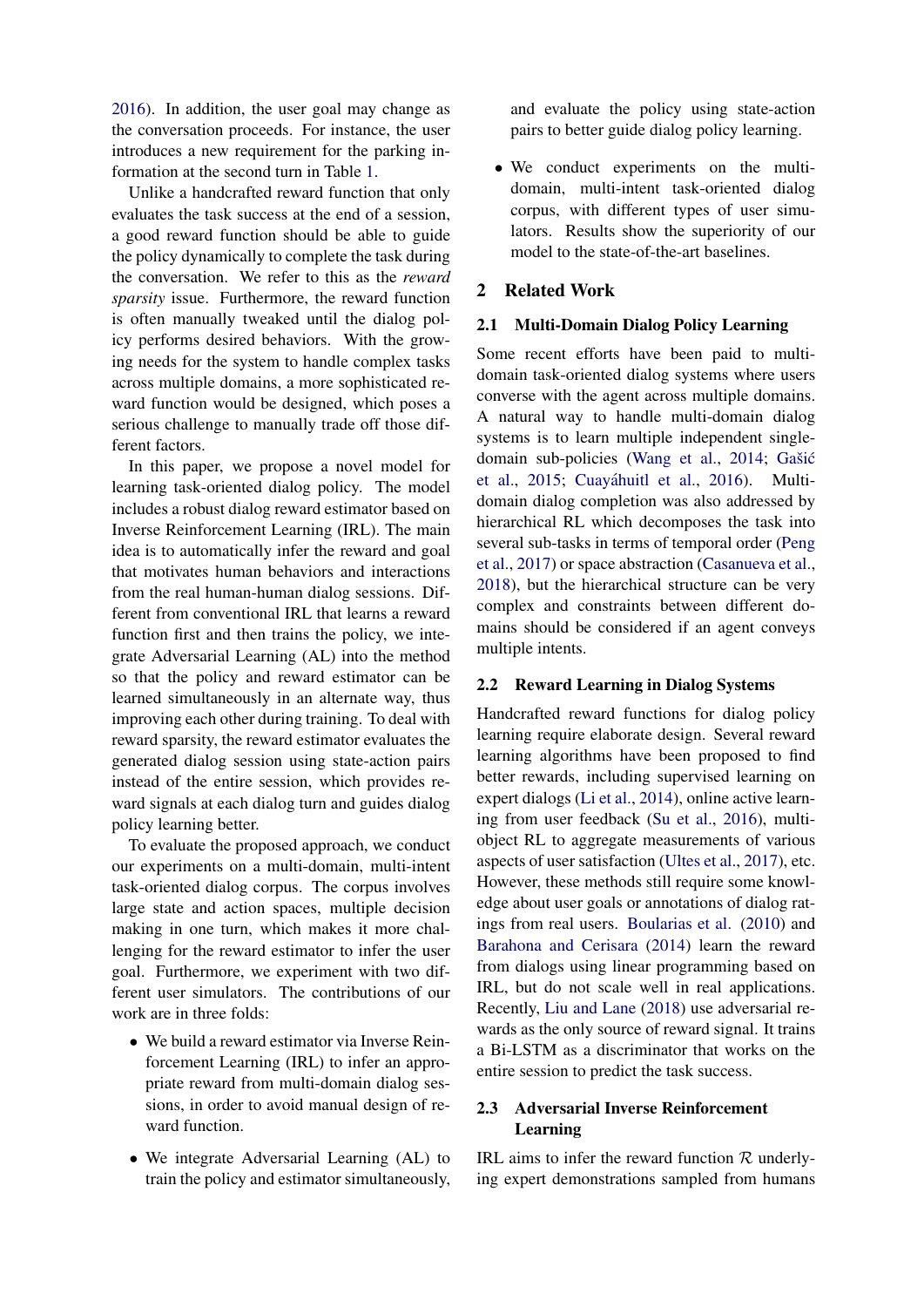<span id="page-2-0"></span>

Figure 1: Architecture of GDPL. The dialog policy  $\pi$ decides the dialog act  $a$  according to the dialog state  $s$ provided by the state tracker, and the reward estimator  $f$  evaluates the dialog policy by comparing the generated state-action pair  $(s, a)$  with the human dialog.

or the optimal policy  $\pi^*$ . This is similar to the discriminator network in AL that evaluates how realistic the sample looks. [Finn et al.](#page-9-13) [\(2016\)](#page-9-13) draw a strong connection between GAN and maximum entropy causal IRL [\(Ziebart et al.,](#page-10-8) [2010\)](#page-10-8) by replacing the estimated data density in AL with the Boltzmann distribution in IRL, i.e.  $p(x) \propto$  $\exp(-E(x))$ . Several approaches [\(Ho and Er](#page-9-14)[mon,](#page-9-14) [2016;](#page-9-14) [Fu et al.,](#page-9-15) [2018\)](#page-9-15) obtain a promising result on automatic reward estimation in large, highdimensional environments by combining AL with IRL. Inspired by this, we apply AIRL to complex, multi-domain task-oriented dialog, which faces new issues such as discrete action space and language understanding.

## 3 Guided Dialog Policy Learning

We propose Guided Dialog Policy Learning (GDPL), a flexible and practical method on joint reward learning and policy optimization for multidomain task-oriented dialog systems.

#### 3.1 Overview

The overview of the full model is depicted in Fig. [1.](#page-2-0) The framework consists of three modules: a multi-domain Dialog State Tracker (DST) at the dialog act level, a dialog policy module for deciding the next dialog act, and a reward estimator for policy evaluation.

Specifically, given a set of collected human dialog sessions  $\mathcal{D} = \{\tau_1, \tau_2, \dots\}$ , each dialog session  $\tau$  is a trajectory of state-action pairs  ${s_0^u, a_0^u, s_0, a_0, s_1^u, a_1^u, s_1, a_1, \dots}$ . The user simulator  $\mu(a^u, t^u | s^u)$  posts a response  $a^u$  according to the user dialog state  $s^u$  where  $t^u$  denotes a binary terminal signal indicating whether the user wants to end the dialog session. The dialog policy  $\pi_{\theta}(a|s)$  decides the action a according to the current state s and interacts with the simulator  $\mu$ . During the conversation, DST records the action from one dialog party and returns the state to the other party for deciding what action to take in the next step. Then, the reward estimator  $f_{\omega}(s, a)$  evaluates the quality of the response from the dialog policy, by comparing it with sampled human dialog sessions from the corpus. The dialog policy  $\pi$  and the reward estimator f are MLPs parameterized by  $\theta$ ,  $\omega$  respectively. Note that our approach does not need any human supervision during training, and modeling a user simulator is beyond the scope of this paper.

In the subsequent subsections, we will first explain the state, action, and DST used in our algorithm. Then, the algorithm is introduced in a session level, and last followed by a decomposition of state-action pair level.

# 3.2 Multi-Domain Dialog State Tracker

A dialog state tracker keeps track of the dialog session to update the dialog state [\(Williams](#page-10-9) [et al.,](#page-10-9) [2016;](#page-10-9) [Zhang et al.,](#page-10-10) [2019\)](#page-10-10). It records *informable* slots about the constraints from users and *requestable* slots that indicates what users want to inquiry. DST maintains a separate *belief state* for each slot. Given a user action, the belief state of its slot type is updated according to its slot value [\(Roy](#page-10-11) [et al.,](#page-10-11) [2000\)](#page-10-11). Action and state in our algorithm are defined as follows:

**Action** : Each system action a or user action  $a^u$ is a subset of dialog act set  $A$  as there may be multiple intents in one dialog turn. A *dialog act* is an abstract representation of an intention [\(Stolcke](#page-10-12) [et al.,](#page-10-12) [2000\)](#page-10-12), which can be represented in a quadruple composed of *domain*, *intent*, *slot type* and *slot value* in the multi-domain setting (e.g. [*restaurant*, *inform*, *food*, *Italian*]). In practice, dialog acts are delexicalized in the dialog policy. We replace the slot value with a count placeholder and refill it with the true value according to the entity selected from the external database, which allows the system to operate on unseen values.

**State** : At dialog turn  $t^1$  $t^1$ , the system state  $s_t =$  $[a_t^u; a_{t-1}; b_t; q_t]$  consists of (I) user action at current turn  $a_t^u$ ; (II) system action at the last turn  $a_{t-1}$ ; (III) all belief state  $b_t$  from DST; and (IV) embedding vectors of the number of query results  $q_t$  from the external database.

<span id="page-2-1"></span><sup>&</sup>lt;sup>1</sup>We regard a user turn and a system turn as one dialog turn throughout the paper.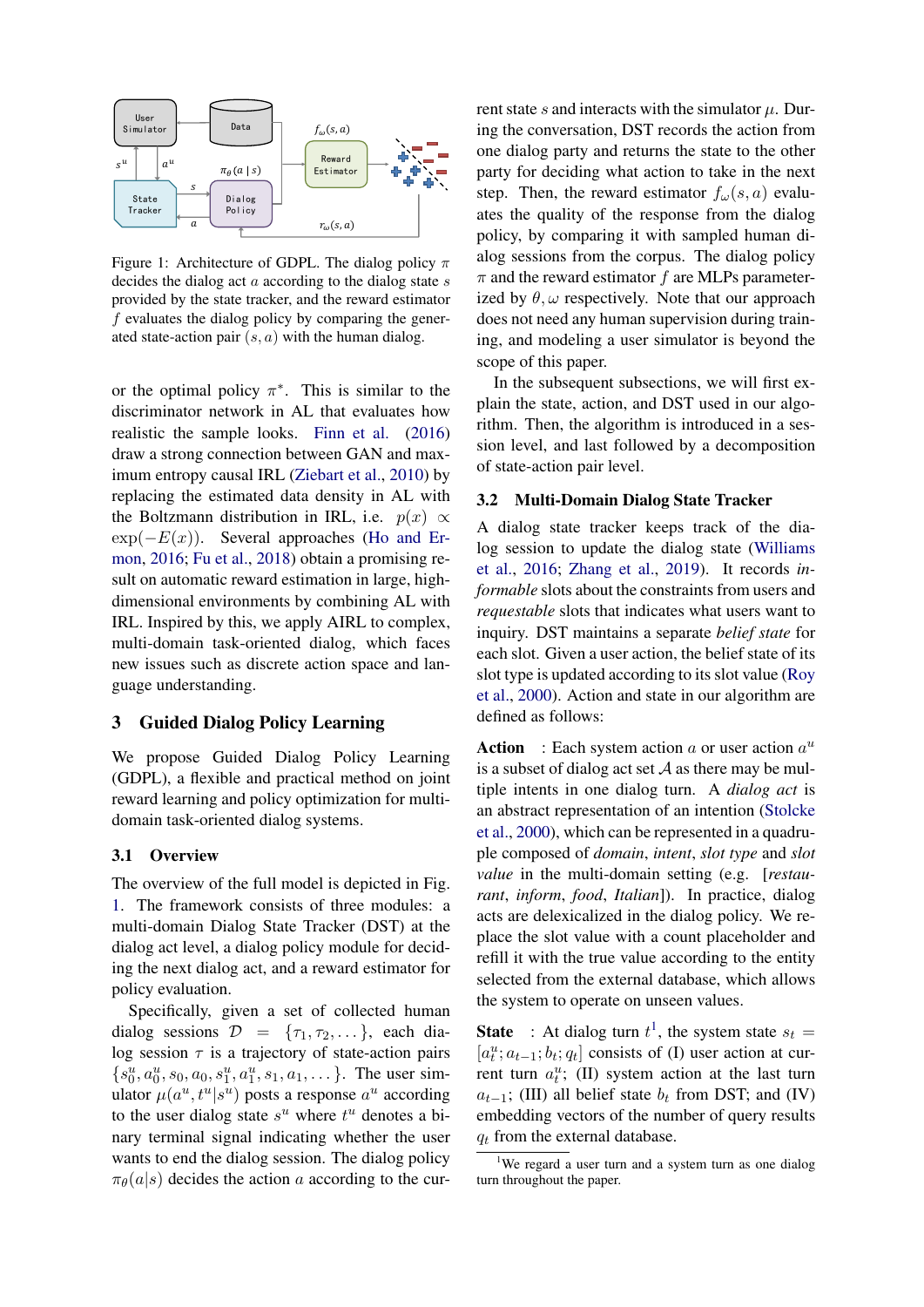As our model works at the dialog act level, DST can be simply implemented by extracting the slots from actions.

#### 3.3 Session Level Reward Estimation

Based on maximum entropy IRL [\(Ziebart et al.,](#page-10-13) [2008\)](#page-10-13), the reward estimator maximizes the log likelihood of observed human dialog sessions to infer the underlying goal,

$$
\omega^* = \operatorname*{argmax}_{\omega} \mathbb{E}_{\tau \sim \mathcal{D}}[f_{\omega}(\tau)],
$$

$$
f_{\omega}(\tau) = \log p_{\omega}(\tau) = \log \frac{e^{R_{\omega}(\tau)}}{Z_{\omega}},
$$

$$
R_{\omega}(\tau) = \sum_{t=0}^{T} \gamma^t r_{\omega}(s_t, a_t),
$$

$$
Z_{\omega} = \sum_{\tau} e^{R_{\omega}(\tau)}.
$$

where f models human dialogs as a Boltzmann distribution [\(Ziebart et al.,](#page-10-13) [2008\)](#page-10-13), R stands for the *return* of a session, i.e. γ-discounted cumulative rewards, and  $Z$  is the corresponding partition function.

The dialog policy is encouraged to mimic human dialog behaviors. It maximizes the expected entropy-regularized return  $\mathbb{E}_{\pi}[R] + H(\pi)$  [\(Ziebart](#page-10-8) [et al.,](#page-10-8) [2010\)](#page-10-8) based on the *principle of maximum entropy* through minimizing the KL-divergence between the policy distribution and Boltzmann distribution,

$$
J_{\pi}(\theta) = -KL(\pi_{\theta}(\tau)||p_{\omega}(\tau))
$$
  
=  $\mathbb{E}_{\tau \sim \pi}[f_{\omega}(\tau) - \log \pi_{\theta}(\tau)]$   
=  $\mathbb{E}_{\tau \sim \pi}[R_{\omega}(\tau)] - \log Z_{\omega} + H(\pi_{\theta}),$ 

where the term  $\log Z_{\omega}$  is independent to  $\theta$ , and  $H(\cdot)$  denotes the entropy of a model. Intuitively, maximizing entropy is to resolve the ambiguity of language that many optimal policies can explain a set of natural dialog sessions. With the aid of the likelihood ratio trick, the gradient for the dialog policy is

$$
\nabla_{\theta} J_{\pi} = \mathbb{E}_{\tau \sim \pi} [(f_{\omega}(\tau) - \log \pi_{\theta}(\tau)) \nabla_{\theta} \log \pi_{\theta}(\tau)].
$$

In the fashion of AL, the reward estimator aims to distinguish real human sessions and generated sessions from the dialog policy. Therefore, it minimizes KL-divergence with the empirical distribution, while maximizing the KL-divergence with the policy distribution,

$$
J_f(\omega) = -KL(p_D(\tau)||p_\omega(\tau)) + KL(\pi_\theta(\tau)||p_\omega(\tau))
$$
  
=  $\mathbb{E}_{\tau \sim D}[f_\omega(\tau)] + H(p) - \mathbb{E}_{\tau \sim \pi}[f_\omega(\tau)] - H(\pi_\theta).$ 

|                | <b>Algorithm 1:</b> Guided Dialog Policy Learning        |  |  |  |  |  |
|----------------|----------------------------------------------------------|--|--|--|--|--|
|                | <b>Require:</b> Dialog corpus $D$ , User simulator $\mu$ |  |  |  |  |  |
| $\mathbf{1}$   | foreach training iteration do                            |  |  |  |  |  |
| $\overline{2}$ | Sample human dialog sessions $D_H$ from                  |  |  |  |  |  |
|                | $D$ randomly                                             |  |  |  |  |  |
| 3              | Collect the dialog sessions $D_{\Pi}$ by                 |  |  |  |  |  |
|                | executing the dialog policy $\pi$ and                    |  |  |  |  |  |
|                | interacting with $\mu$ , $a^u \sim \mu(\cdot   s^u)$ ,   |  |  |  |  |  |
|                | $a \sim \pi(\cdot s)$ , where s is maintained by         |  |  |  |  |  |
|                | <b>DST</b>                                               |  |  |  |  |  |
| 4              | Update the reward estimator $f$ by                       |  |  |  |  |  |
|                | maximizing $J_f$ w.r.t. $\omega$ adversarially           |  |  |  |  |  |
|                | (Eq. 2)                                                  |  |  |  |  |  |
| 5              | Compute the estimated reward of each                     |  |  |  |  |  |
|                | state-action pair in $D_{\Pi}$ ,                         |  |  |  |  |  |
|                | $\hat{r} = f_{\omega}(s, a) - \log \pi_{\theta}(a s)$    |  |  |  |  |  |
| 6              | Update $\pi$ , V using the estimated reward $\hat{r}$    |  |  |  |  |  |
|                | by maximizing $J_{\pi}$ , $J_V$ w.r.t. $\theta$ (Eq. 3)  |  |  |  |  |  |
|                | and Eq. $4$ )                                            |  |  |  |  |  |
| 7              | end                                                      |  |  |  |  |  |

<span id="page-3-1"></span>Similarly,  $H(p)$  and  $H(\pi_{\theta})$  is independent to  $\omega$ , so the gradient for the reward estimator yields

$$
\nabla_{\omega} J_f = \mathbb{E}_{\tau \sim \mathcal{D}}[\nabla_{\omega} f_{\omega}(\tau)] - \mathbb{E}_{\tau \sim \pi}[\nabla_{\omega} f_{\omega}(\tau)].
$$

#### 3.4 State-Action Level Reward Estimation

So far, the reward estimation uses the entire session  $\tau$ , which can be very inefficient because of reward sparsity and may be of high variance due to the different lengths of sessions. Here we decompose a session  $\tau$  into state-action pairs  $(s, a)$  in the reward estimator to address the issues. Therefore, the loss functions for the dialog policy and the reward estimator become respectively as follows:

<span id="page-3-0"></span>
$$
J_{\pi}(\theta) = \mathbb{E}_{s,a \sim \pi} \left[ \sum_{k=t}^{T} \gamma^{k-t} (f_{\omega}(s_k, a_k) - \log \pi_{\theta}(a_k|s_k)) \right],
$$
 (1)  

$$
J_f(\omega) = \mathbb{E}_{s,a \sim \mathcal{D}} [f_{\omega}(s,a)] - \mathbb{E}_{s,a \sim \pi} [f_{\omega}(s,a)],
$$
 (2)

where  $T$  is the number of dialog turns. Since the reward estimator evaluates a state-action pair, it can guide the dialog policy at each dialog turn with the predicted reward  $\hat{r}_\omega(s, a) = f_\omega(s, a)$  –  $\log \pi_{\theta}(a|s)$ .

Moreover, the reward estimator  $f_{\omega}$  can be transformed to a reward approximator  $g_{\omega}$  and a shaping term  $h_{\omega}$  according to [\(Fu et al.,](#page-9-15) [2018\)](#page-9-15) to recover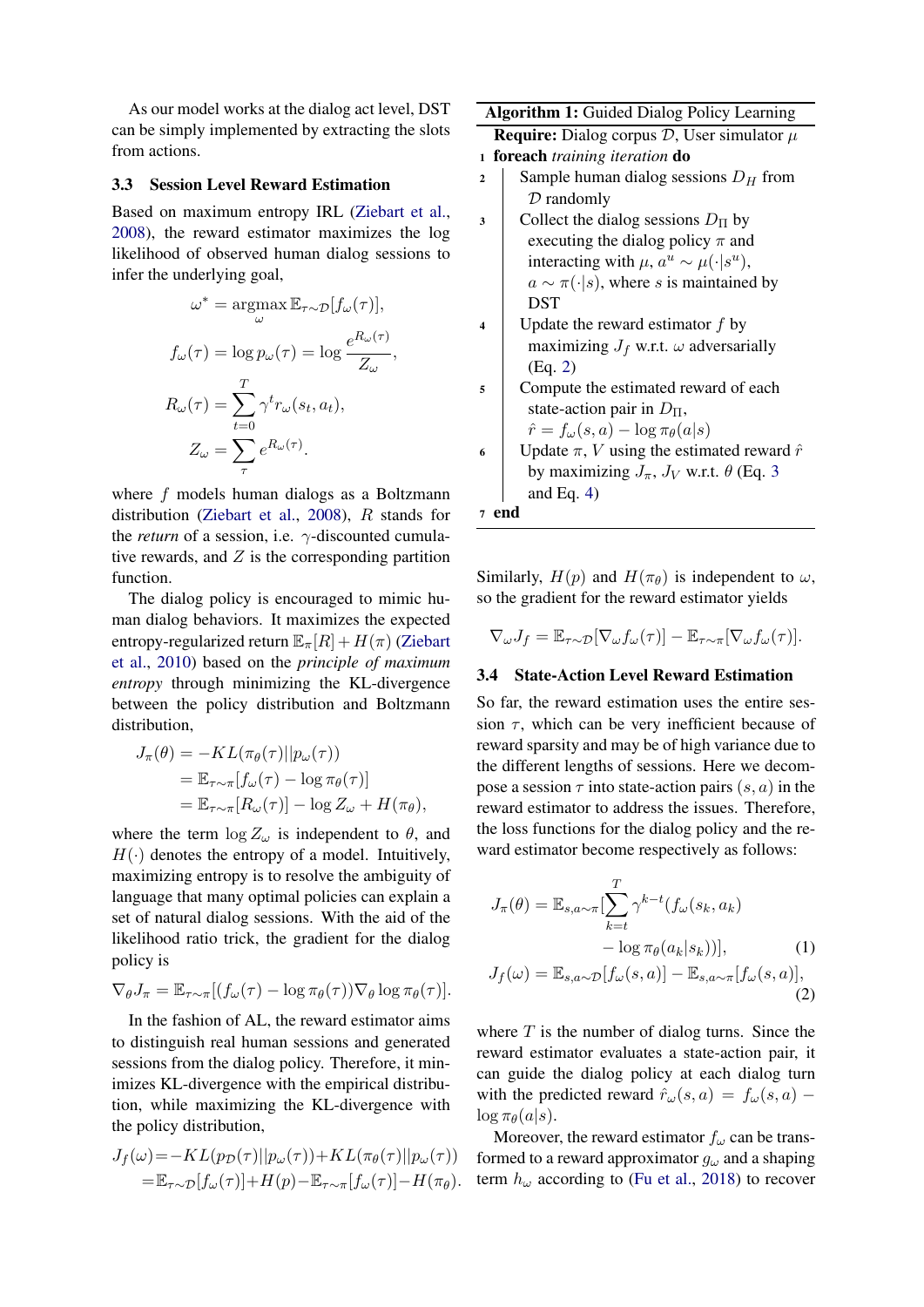an interpretable and robust reward from real human sessions. Formally,

$$
f_{\omega}(s_t, a_t, s_{t+1}) = g_{\omega}(s_t, a_t) + \gamma h_{\omega}(s_{t+1}) - h_{\omega}(s_t),
$$

where we replace the state-action pair  $(s_t, a_t)$  with the state-action-state triple  $(s_t, a_t, s_{t+1})$  as the input of the reward estimator. Note that, different from the objective in [\(Fu et al.,](#page-9-15) [2018\)](#page-9-15) that learns a discriminator in the form  $D_{\omega}(s, a)$  =  $p_\omega(s,a)$  $\frac{p_{\omega}(s,a)}{p_{\omega}(s,a)+\pi(a|s)}$ , GDPL directly optimizes  $f_{\omega}$ , which avoids unstable or vanishing gradient issue in vanilla GAN [\(Arjovsky et al.,](#page-9-16) [2017\)](#page-9-16).

In practice, we apply Proximal Policy Optimization (PPO) [\(Schulman et al.,](#page-10-14) [2017\)](#page-10-14), a simple and stable policy based RL algorithm using a constant clipping mechanism as the soft constraint for dialog policy optimization,

$$
J_{\pi}(\theta) = \mathbb{E}_{s,a \sim \pi} [\min\{\beta_t \hat{A}_t, clip(\beta_t, 1 - \epsilon, 1 + \epsilon)\hat{A}_t\}],
$$
  
(3)

$$
A_t = \delta_t + \gamma \lambda A_{t+1},
$$
  
\n
$$
\delta_t = \hat{r}_t + \gamma V_\theta(s_{t+1}) - V_\theta(s_t),
$$
  
\n
$$
J_V(\theta) = -(V_\theta(s_t) - \sum_{k=t}^T \gamma^{k-t} \hat{r}_k)^2,
$$
\n(4)

where  $V_{\theta}$  is the approximate value function,  $\beta_t =$  $\pi_{\theta}(a_t|s_t)$  $\frac{\pi_{\theta}(a_t|s_t)}{\pi_{\theta_{old}}(a_t|s_t)}$  is the ratio of the probability under the new and old policies,  $\hat{A}$  is the estimated advantage, δ is TD residual,  $λ$  and  $ε$  are hyper-parameters.

In summary, a brief script for GPDL algorithm is shown in Algorithm [1.](#page-3-1)

## 4 Experimental Setting

#### 4.1 Data and Simulators

We use MultiWOZ [\(Budzianowski et al.,](#page-9-17) [2018\)](#page-9-17), a multi-domain, multi-intent task-oriented dialog corpus that contains 7 domains, 13 intents, 25 slot types, 10,483 dialog sessions, and 71,544 dialog turns in our experiments. Among all the sessions, 1,000 each are used for validation and test. During the data collection process, a user is asked to follow a pre-specified user goal, but it encourages the user to change its goal during the session and the changed goal is also stored, so the collected dialogs are much closer to reality. The corpus also provides the ontology that defines all the entity attributes for the external database.

We apply two user simulators as the interaction environment for the agent. One is the agendabased user simulator [\(Schatzmann et al.,](#page-10-15) [2007\)](#page-10-15) which uses heuristics, and the other is a datadriven neural model, namely, Variational Hierarchical User Simulator (VHUS) derived from (Gür [et al.,](#page-9-18) [2018\)](#page-9-18). Both simulators initialize a user goal when the dialog starts<sup>[2](#page-4-2)</sup>, provide the agent with a simulated user response at each dialog turn, and work at the dialog act level. Since the original corpus only annotates the dialog acts at the system side, we use the annotation at the user side from ConvLab [\(Lee et al.,](#page-9-19) [2019\)](#page-9-19) to implement the two simulators.

## 4.2 Evaluation Metrics

Evaluation of a task-oriented dialog mainly consists of the cost (dialog turns) and task success (inform F1 & match rate). The definition of inform F1 and match rate is explained as follows.

<span id="page-4-0"></span>Inform F1 : This evaluates whether all the requested information (e.g. address, phone number of a hotel) has been informed. Here we compute the F1 score so that a policy which greedily answers all the attributes of an entity will only get a high *recall* but a low *precision*.

<span id="page-4-1"></span>Match rate : This evaluates whether the booked entities match all the indicated constraints (e.g. Japanese food in the center of the city) for all domains. If the agent fails to book an entity in one domain, it will obtain 0 score on that domain. This metric ranges from 0 to 1 for each domain, and the average on all domains stands for the score of a session.

Finally, a dialog is considered successful only if all the information is provided (i.e. inform recall = 1) and the entities are correctly booked (i.e. match rate = 1) as well<sup>[3](#page-4-3)</sup>. Dialog success is either 0 or 1 for each session.

# 4.3 Implementation Details

Both the dialog policy  $\pi(a|s)$  and the value function  $V(s)$  are implemented with two hidden layer MLPs. For the reward estimator  $f(s, a)$ , it is split into two networks  $g(s, a)$  and  $h(s)$  according to the proposed algorithm, where each is a one hidden layer MLP. The activation function is all *Relu*

<span id="page-4-3"></span><span id="page-4-2"></span> $2R$ efer to the appendix for user goal generation.

<sup>&</sup>lt;sup>3</sup>If the user does not request any information in the session, this will just compute match rate, and similarly for inform recall.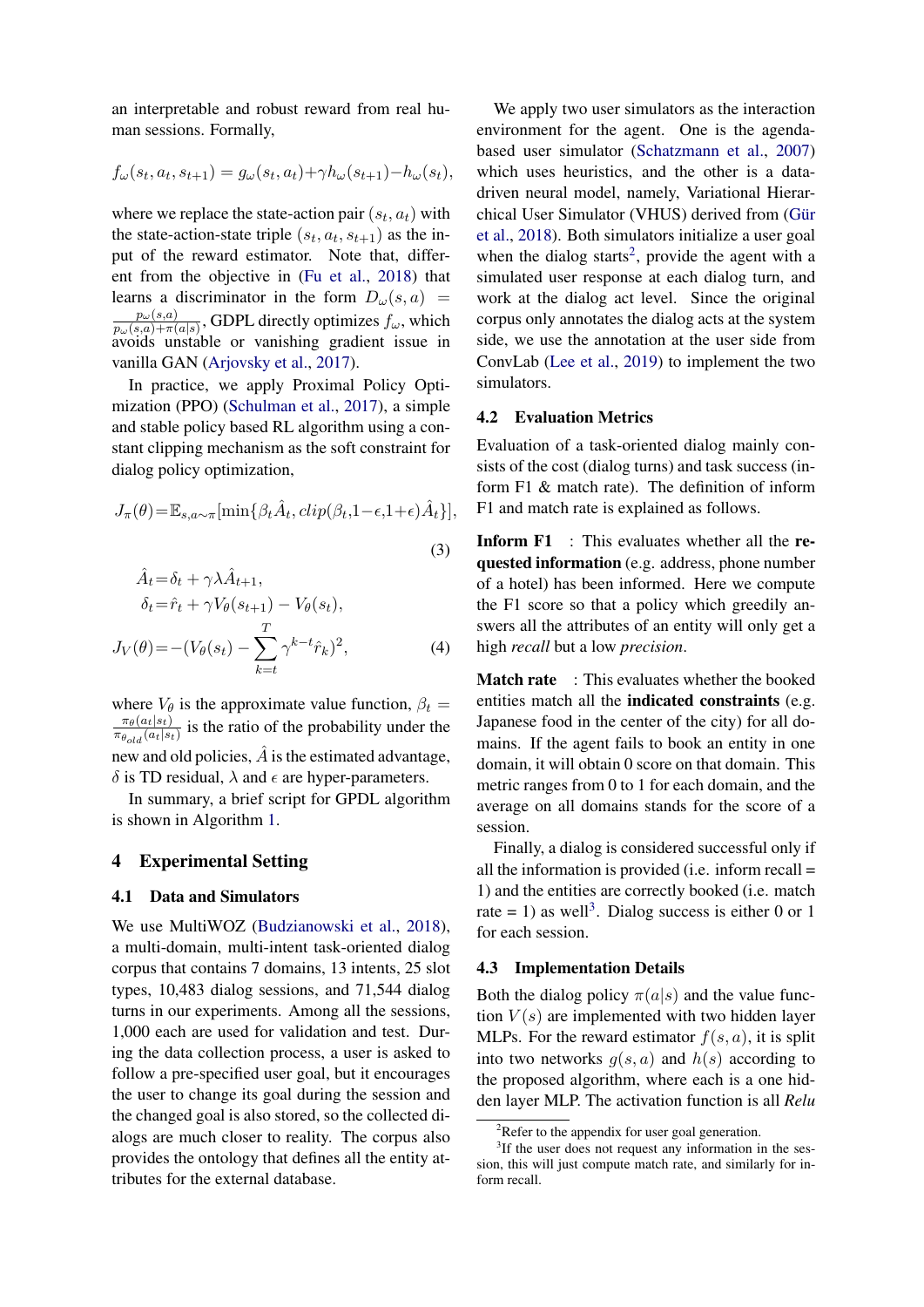<span id="page-5-0"></span>

| Hyper-parameter                   | Value  |
|-----------------------------------|--------|
| Learning rate                     | $1e-4$ |
| Mini-batch size                   | 32     |
| Discount factor $\gamma$          | 0.99   |
| Clipping factor $\epsilon$ in PPO | 0.2    |
| GAE factor $\lambda$ in PPO       | 0.95   |

Table 2: Hyper-parameter settings.

for MLPs. We use Adam as the optimization algorithm. The hyper-parameters of GDPL used in our experiments are shown in Table [2.](#page-5-0)

#### 4.4 Baselines

First of all, we introduce three baselines that use handcrafted reward functions. Following [\(Peng](#page-9-1) [et al.,](#page-9-1) [2017\)](#page-9-1), the agent receives a positive reward of 2L for success at the end of each dialog, or a negative reward of  $-L$  for failure, where L is the maximum number of turns in each dialog and is set to 40 in our experiments. Furthermore, the agent receives a reward of −1 at each turn so that a shorter dialog is encouraged.

GP-MBCM (Gašić et al., [2015\)](#page-9-6): Multi-domain Bayesian Committee Machine for dialog management based on Gaussian process, which decomposes the dialog policy into several domainspecific policies.

ACER [\(Wang et al.,](#page-10-16) [2017\)](#page-10-16): Actor-Critic RL policy with Experience Replay, a sample efficient learning algorithm that has low variance and scales well with large discrete action spaces.

PPO [\(Schulman et al.,](#page-10-14) [2017\)](#page-10-14): The same as the dialog policy in GDPL.

Then, we also compare with another strong baseline that involves reward learning.

ALDM [\(Liu and Lane,](#page-9-12) [2018\)](#page-9-12): Adversarial Learning Dialog Model that learns dialog rewards with a Bi-LSTM encoding the dialog sequence as the discriminator to predict the task success. The reward is only estimated at the end of the session and is further used to optimize the dialog policy.

For a fair comparison, each method is pretrained for 5 epoches by simple imitation learning on the state-action pairs.

#### 5 Result Analysis

#### 5.1 Main Results

The performance of each approach that interacts with the agenda-based user simulator is shown in

<span id="page-5-1"></span>

| Method         | Agenda |        |       |                |  |  |
|----------------|--------|--------|-------|----------------|--|--|
|                | Turns  | Inform | Match | <b>Success</b> |  |  |
| <b>GP-MBCM</b> | 2.99   | 19.04  | 44.29 | 28.9           |  |  |
| <b>ACER</b>    | 10.49  | 77.98  | 62.83 | 50.8           |  |  |
| <b>PPO</b>     | 9.83   | 83.34  | 69.09 | 59.1           |  |  |
| ALDM           | 12.47  | 81.20  | 62.60 | 61.2           |  |  |
| GDPL-sess      | 7.49   | 88.39  | 77.56 | 76.4           |  |  |
| GDPL-discr     | 7.86   | 93.21  | 80.43 | 80.5           |  |  |
| GDPL           | 7.64   | 94.97  | 83.90 | 86.5           |  |  |
| Human          | 7.37   | 66.89  | 95.29 | 75.0           |  |  |

Table 3: Performance of different dialog agents on the multi-domain dialog corpus by interacting with the agenda-based user simulator. All the results except "dialog turns" are shown in percentage terms. Real human-human performance computed from the test set (i.e. the last row) serves as the upper bounds.

Table [3.](#page-5-1) GDPL achieves extremely high performance in the task success on account of the substantial improvement in inform F1 and match rate over the baselines. Since the reward estimator of GDPL evaluates state-action pairs, it can always guide the dialog policy during the conversation thus leading the dialog policy to a successful strategy, which also indirectly demonstrates that the reward estimator has learned a reasonable reward at each dialog turn. Surprisingly, GDPL even outperforms human in completing the task, and its average dialog turns are close to those of humans, though GDPL is inferior in terms of match rate. Humans almost manage to make a reservation in each session, which contributes to high task success. However, it is also interesting to find that human have low inform F1, and that may explain why the task is not always completed successfully. Actually, there have high recall (*86.75%*) but low precision (*54.43%*) in human dialogs when answering the requested information. This is possibly because during data collection human users forget to ask for all required information of the task, as reported in [\(Su et al.,](#page-10-5) [2016\)](#page-10-5).

ACER and PPO obtain high performance in inform F1 and match rate as well. However, they obtain poor performance on the overall task success, even when they are provided with the designed reward that already knows the real user goals. This is because they only receive the reward about the success at the last turn and fail to understand what the user needs or detect the change of user goals.

Though ALDM obtains a lower inform F1 and match rate than PPO, it gets a slight improvement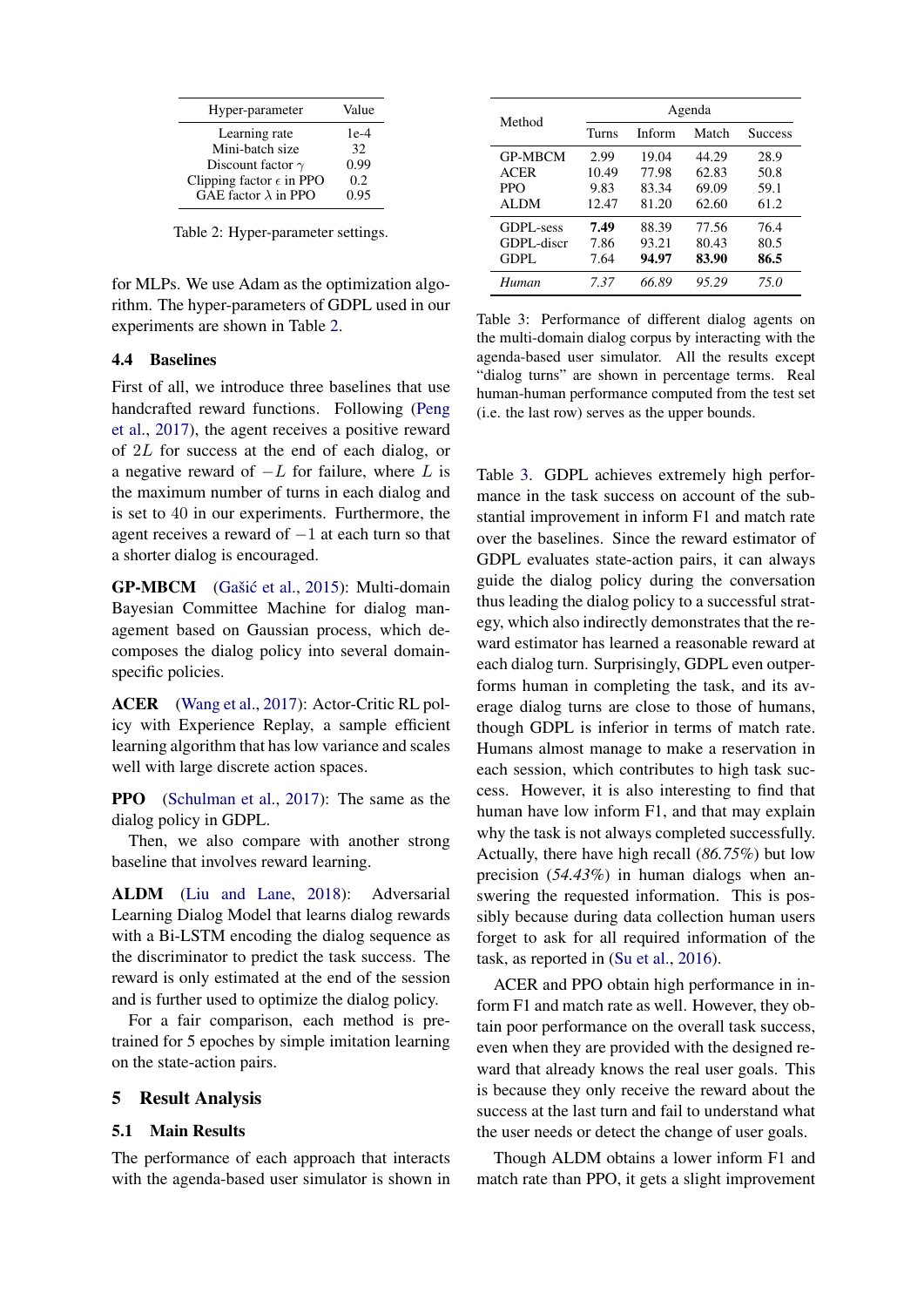<span id="page-6-2"></span>

Figure 2: Performance of dialog agents according to the different number of domains in the dialog session. The ratio of the sessions with 1:2:3 domains is 310:528:162 respectively.

<span id="page-6-0"></span>

| GP-MBCM ACER |       | PPO   | ALDM GDPL |       |
|--------------|-------|-------|-----------|-------|
| 1.666        | 0.775 | 0.639 | 1.069     | 0.238 |

Table 4: KL-divergence between different dialog policy and the human dialog  $KL(\pi_{turns}||p_{turns})$ , where  $\pi_{turns}$  denotes the discrete distribution over the number of dialog turns of simulated sessions between the policy  $\pi$  and the agenda-based user simulator, and  $p_{turns}$  for the real human-human dialog.

<span id="page-6-1"></span>

| Method                            |                         |                         | <b>VHUS</b>             |                      |
|-----------------------------------|-------------------------|-------------------------|-------------------------|----------------------|
|                                   | Turns                   | Inform                  | Match                   | <b>Success</b>       |
| <b>ACER</b><br><b>PPO</b><br>ALDM | 22.35<br>19.23<br>26.90 | 55.13<br>56.31<br>54.37 | 33.08<br>33.08<br>24.15 | 18.6<br>18.3<br>16.4 |
| GDPL.                             | 22.43                   | 52.58                   | 36.21                   | 19.7                 |

Table 5: Performance of different agents on the neural user simulator.

on task success by encoding the entire session in its reward estimator. This demonstrates that learning effective rewards can help the policy to capture user intent shift, but the reward sparsity issue remains unsolved. This may explain why the gain is limited, and ALDM even has longer dialog turns than others. In conclusion, the dialog policy benefits from the guidance of the reward estimator per dialog turn.

Moreover, GDPL can establish an efficient dialog thanks to the learned rewards that infer human behaviors. Table [4](#page-6-0) shows that GDPL has the smallest KL-divergence to the human on the number of dialog turns over the baselines, which implies that GDPL behaves more like the human. It seems that all the approaches generate many more *short dialogs* (dialog turns less than 3) than human, but GDPL generates far less *long dialogs* (dialog turns larger than 11) than other baselines except GP-MBCM. Most of the long dialog sessions fail to reach a task success.

We also observe that GP-MBCM tries to provide many dialog acts to avoid the negative penalty at each turn, which results in a very low inform F1 and short dialog turns. However, as explained in the introduction, a shorter dialog is not always the best. The dialog generated by GP-MBCM is too short to complete the task successfully. GP-MBCM is a typical case that focuses too much on the cost of the dialog due to the handcrafted reward function and fails to realize the true target that helps the users to accomplish their goals.

## 5.2 Ablation Study

Ablation test is investigated in Table [3.](#page-5-1) GDPLsess sums up all the rewards at each turn to the last turn and does not give any other reward before the dialog terminates, while GDPL-discr is to use the discriminator form as [\(Fu et al.,](#page-9-15) [2018\)](#page-9-15) in the reward estimator. It is perceptible that GDPL has better performance than GDPL-sess on the task success and is comparable regarding the dialog turns, so it can be concluded that GDPL does benefit from the guidance of the reward estimator at each dialog turn, and well addresses the reward sparsity issue. GDPL also outperforms GDPL-discr which means directly optimizing  $f_{\omega}$ improves the stability of AL.

## 5.3 Interaction with Neural Simulator

The performance that the agent interacts with VHUS is presented in Table [5.](#page-6-1) VHUS has poor performance on multi-domain dialog. It sometimes becomes insensible about the dialog act so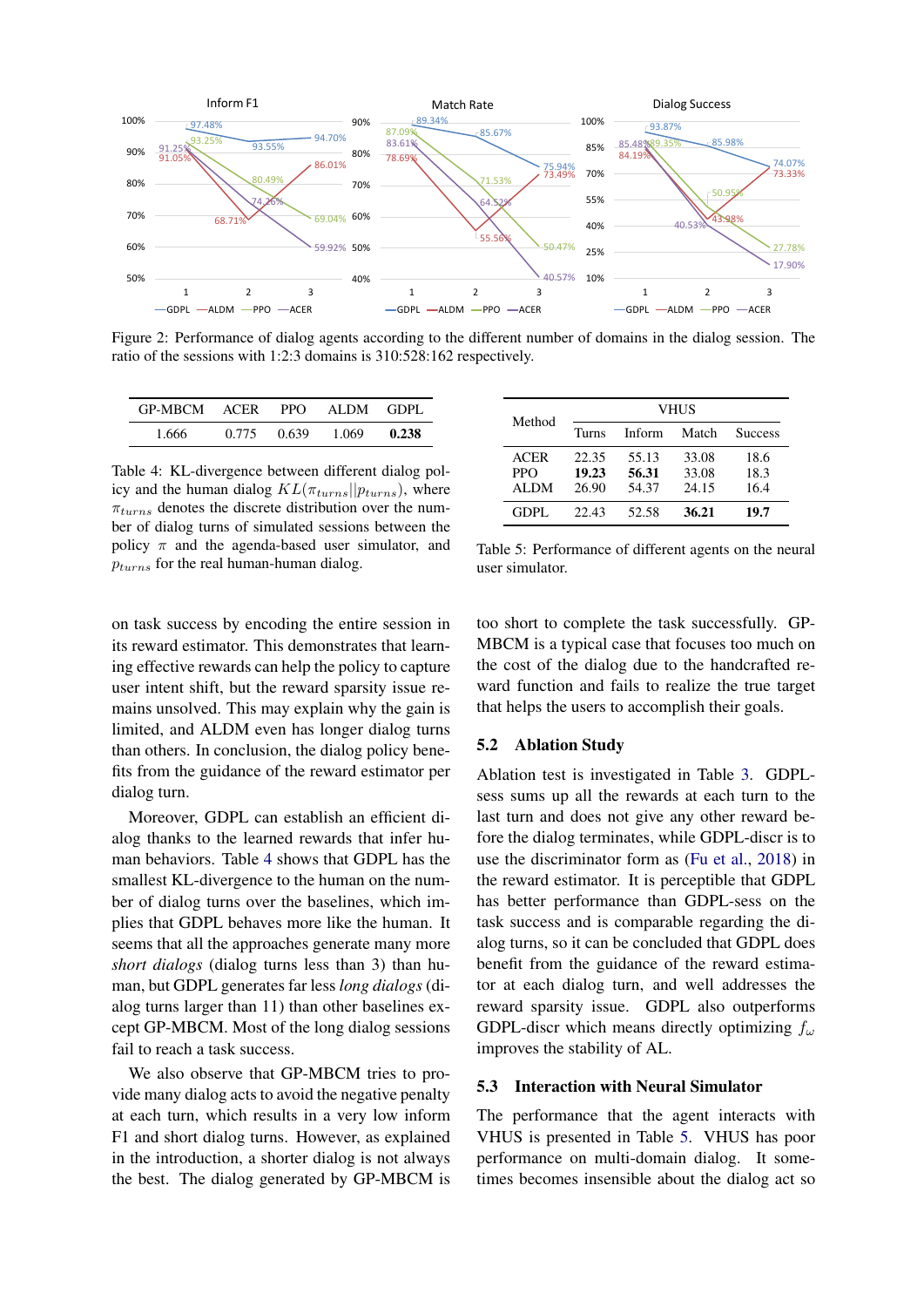<span id="page-7-0"></span>

|             | Efficiency |    |                 | Quality |    |    | <b>Success</b> |    |    |
|-------------|------------|----|-----------------|---------|----|----|----------------|----|----|
| VS.         | W          | D  |                 | w       | Ð  |    | w              | D  |    |
| <b>ACER</b> | 55.        | 25 | 20              | 44      | 32 | 24 | 52             | 30 | 18 |
| <b>PPO</b>  | 74         | 13 | 13              | 56      | 26 | 18 | 59             | 31 | 10 |
| ALDM        | 69         | 19 | 12 <sub>1</sub> | 49      | 25 | 26 | 61             | 24 | 15 |

Table 6: The count of human preference on dialog session pairs that GDPL wins (W), draws with (D) or loses to (L) other methods based on different criteria. One method wins the other if the majority prefer the former one.

it often gives unreasonable responses. Therefore, it is more laborious for the dialog policy to learn a proper strategy with the neural user simulator. All the methods cause a significant drop in performance when interacting with VHUS. ALDM even gets worse performance than ACER and PPO. In comparison, GDPL is still comparable with ACER and PPO, obtains a better match rate, and even achieves higher task success. This indicates that GDPL has learned a more robust reward function than ALDM.

## 5.4 Goal across Multiple Domains

Fig. [2](#page-6-2) shows the performance with the different number of domains in the user goal. In comparison with other approaches, GDPL is more scalable to the number of domains and achieves the best performance in all metrics. PPO suffers from the increasing number of the domain and has remarkable drops in all metrics. This demonstrates the limited capability for the handcrafted reward function to handle complex tasks across multiple domains in the dialog.

ALDM also has a serious performance degradation with 2 domains, but it is interesting to find that ALDM performs much better with 3 domains than with 2 domains. We further observe that ALDM performs well on the taxi domain, most of which appear in the dialogs with 3 domains. Taxi domain has the least slots for constraints and requests, which makes it easier to learn a reward about that domain, thus leading ALDM to a local optimal. In general, our reward estimator has higher effectiveness and scalability.

#### 5.5 Human Evaluation

For human evaluation, we hire Amazon Mechanical Turkers to state their preferences between GDPL and other methods. Because all the policies work at dialog act level, we generate the texts

<span id="page-7-1"></span>

|               | Inform            |           | Match             |           | <b>Success</b>    |            |
|---------------|-------------------|-----------|-------------------|-----------|-------------------|------------|
| Type          | Mean              | Num       | Mean              | Num       | Mean              | Num        |
| Full<br>Other | 8.413<br>$-99.95$ | 903<br>76 | 10.59<br>$-48.15$ | 450<br>99 | 11.18<br>$-71.62$ | 865<br>135 |

Table 7: Return distribution of GDPL on each metric. The first row counts the dialog sessions that get the full score of the corresponding metric, and the results of the rest sessions are included in the second row.

from dialog acts using hand-crafted templates to make the dialog readable. Given a certain user goal, Turkers first read two simulated dialog sessions, one from the interaction between GDPL and the agenda-based user simulator, the other from another baseline with the same simulator. Then, they are asked to judge which dialog is better (win, draw or lose) according to different subjective assessments. In addition to *Task Success*, we examine another two measures concerning *Dialog Cost* in the human evaluation: *Efficiency* such as dialog turn cost or response delay, and *Quality* such as redundant information or inappropriate reply [\(Walker et al.,](#page-10-17) [1997\)](#page-10-17). Since the text is generated by templates for all policies, we do not evaluate language generation here (including grammar, diversity, etc.). We randomly sample 300 user goals from the test set, 100 each for one baseline, and each session pair is evaluated by 3 Turkers.

Table [6](#page-7-0) presents the results of human evaluation. GDPL outperforms three baselines significantly in all aspects (sign test, p-value  $< 0.01$ ) except for the quality compared with ACER. Among all the baselines, GDPL obtains the most preference against PPO. Note that the difference between PPO and GDPL is only in the reward signal. This again demonstrates the advantage of reward learning in GDPL over the handcrafted reward function. The agreement on the superiority of GDPL between objective rating in Table [3](#page-5-1) and human preference here also indicates that the automatic metrics used in our experiments is reliable to reflect user satisfaction to some extent.

#### 5.6 Reward Evaluation

To provide an insight into the learned reward function itself, Table [7](#page-7-1) provides a quantitative evaluation on the learned rewards by showing the distribution of the return  $R = \sum_t \gamma^t r_t$  according to each metric. It should be noted that some sessions do not have inform F1 because the user does not request any information, and similarly for match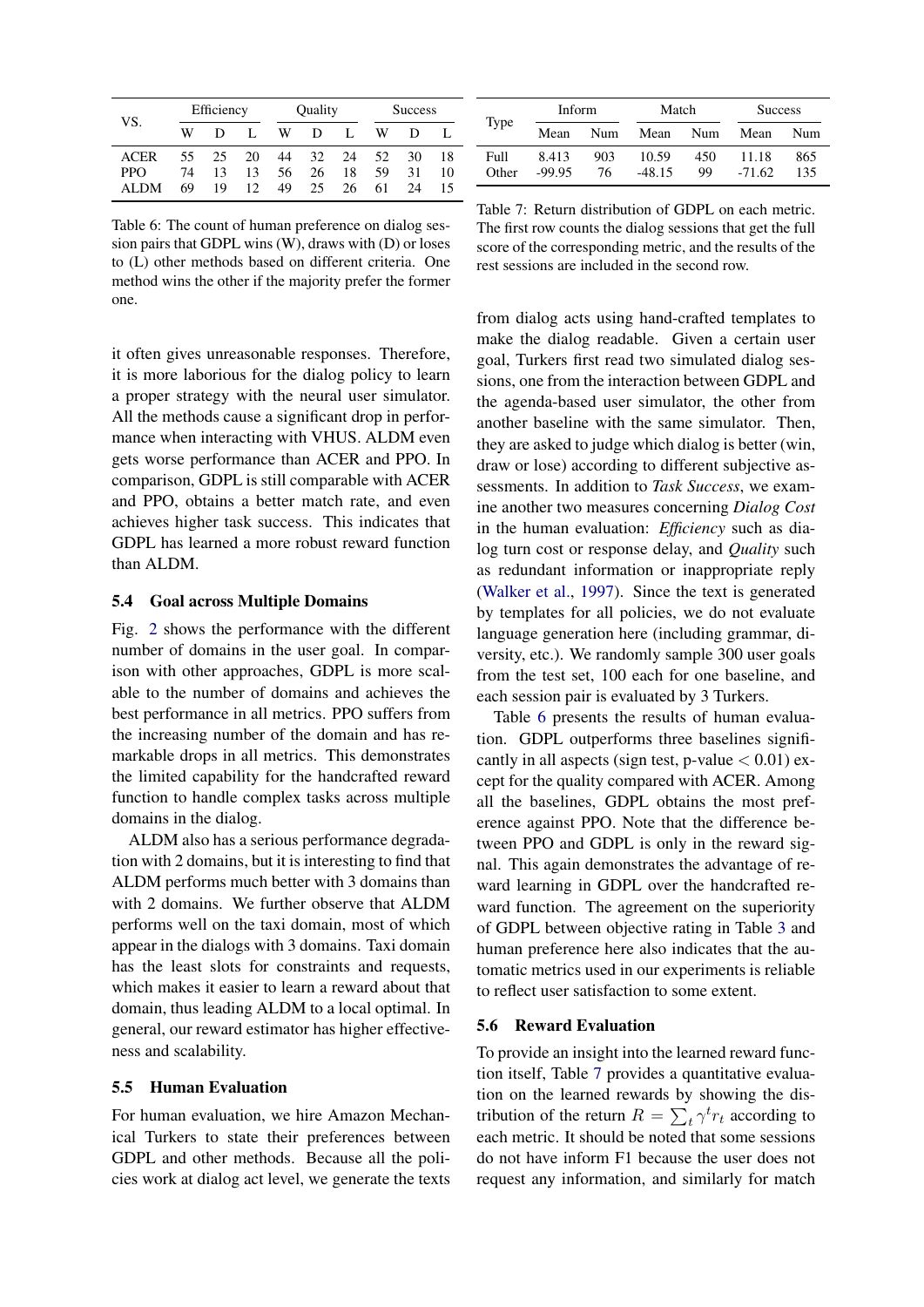<span id="page-8-1"></span>

Figure 3: Reward visualization of a dialog session simulated between GDPL and the agenda-based user simulator that contains restaurant and train domains.[4](#page-8-0)

rate. It can be observed that the learned reward function has good interpretability in that the reward is positive when the dialog gets a full score on each metric, and negative otherwise.

Fig. [3](#page-8-1) gives an illustration of the learned reward at each dialog turn as a qualitative evaluation. In the beginning, the agent is unaware of the user goal thus it starts with a low reward. As the dialog proceeds, the agent has collected enough information from the user, then books the restaurant successfully and the reward remarkably increases at the third turn. The reward continues to grow stably after the topic shifts to the train domain. Again, the agent offers the correct train ID given sufficient information. Since the user has been informed all the requested information and the restaurant and train are both booked successfully, the user leaves the session with satisfaction at last, and the reward rises to the top as well. In brief, the learned reward can well reflect the current state of the dialog. It is also noticeable that the dialog policy manages to express multiple intents during the session.

## 6 Discussion

In this paper, we propose a guided policy learning method for joint reward estimation and policy optimization in multi-domain task-oriented dialog. The method is based on Adversarial Inverse Reinforcement Learning. Extensive experiments demonstrate the effectiveness of our proposed ap-

proach and that it can achieve higher task success and better user satisfaction than state-of-theart baselines.

Though the action space  $A$  of the dialog policy is defined as the set of all dialog acts, it should be noted that GDPL can be equipped with NLU modules that identify the dialog acts expressed in utterance, and with NLG modules that generate utterances from dialog acts. In this way, we can construct the framework in an end-to-end scenario.

The agenda-based user simulator is powerful to provide a simulated interaction for the dialog policy learning, however, it needs careful design and is lack of generalization. While training a neural user simulator is quite challenging due to the high diversity of user modeling and the difficulty of defining a proper reward function, GDPL may offer some solutions for multi-agent dialog policy learning where the user is regarded as another agent and trained with the system agent simultaneously. We leave this as the future work.

## Acknowledgement

This work was supported by the National Science Foundation of China (Grant No. 61936010 / 61876096) and the National Key R&D Program of China (Grant No. 2018YFC0830200). We would like to thank THUNUS NExT Joint-Lab for the support, anonymous reviewers for their valuable suggestions, and our lab mate Qi Zhu for helpful discussions. The code is available at [https:](https://github.com/truthless11/GDPL) [//github.com/truthless11/GDPL](https://github.com/truthless11/GDPL).

<span id="page-8-0"></span><sup>&</sup>lt;sup>4</sup>Refer to the appendix for the dialog acts.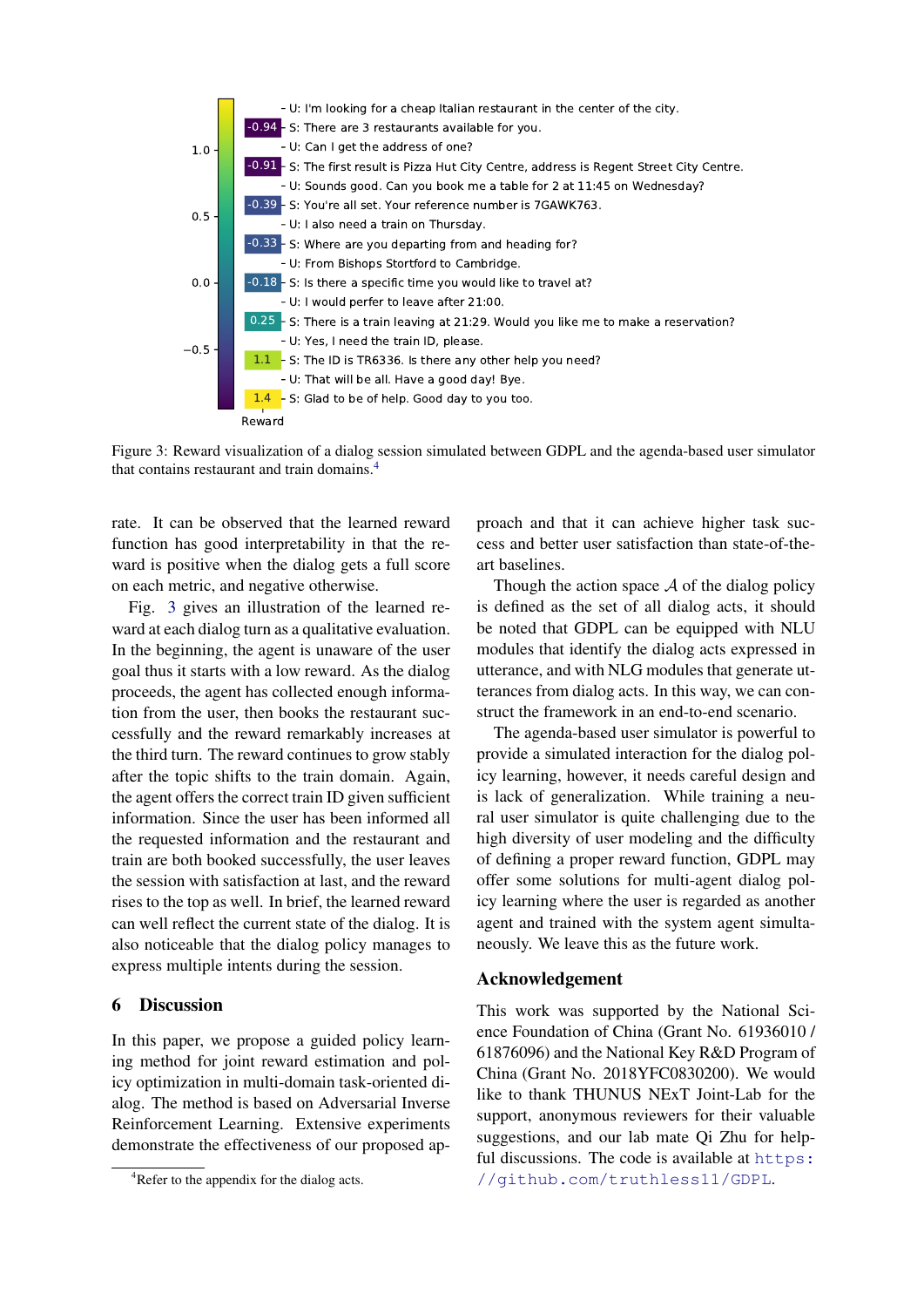### References

- <span id="page-9-16"></span>Martin Arjovsky, Soumith Chintala, and Léon Bottou. 2017. Wasserstein generative adversarial networks. In *34th International Conference on Machine Learning*, pages 214–223.
- <span id="page-9-11"></span>Lina M Rojas Barahona and Christophe Cerisara. 2014. Bayesian inverse reinforcement learning for modeling conversational agents in a virtual environment. In *15th International Conference on Computational Linguistics and Intelligent Text Processing*, pages 503–514.
- <span id="page-9-10"></span>Abdeslam Boularias, Hamid R Chinaei, and Brahim Chaib-draa. 2010. Learning the reward model of dialogue pomdps from data. In *24th Annual Conference on Neural Information Processing Systems, Workshop on Machine Learning for Assistive Technologies*.
- <span id="page-9-17"></span>Paweł Budzianowski, Tsung-Hsien Wen, Bo-Hsiang Tseng, Iñigo Casanueva, Stefan Ultes, Osman Ramadan, and Milica Gašić. 2018. Multiwoz: A largescale multi-domain wizard-of-oz dataset for taskoriented dialogue modelling. In *2018 Conference on Empirical Methods in Natural Language Processing*, pages 5016–5026.
- <span id="page-9-8"></span>Iñigo Casanueva, Paweł Budzianowski, Pei-Hao Su, Stefan Ultes, Lina M Rojas Barahona, Bo-Hsiang Tseng, and Milica Gašić. 2018. Feudal reinforcement learning for dialogue management in large domains. In *2018 Conference of the North American Chapter of the Association for Computational Linguistics: Human Language Technologies*, pages 714–719.
- <span id="page-9-2"></span>Lu Chen, Xiang Zhou, Cheng Chang, Runzhe Yang, and Kai Yu. 2017. Agent-aware dropout dqn for safe and efficient on-line dialogue policy learning. In *2017 Conference on Empirical Methods in Natural Language Processing*, pages 2454–2464.
- <span id="page-9-7"></span>Heriberto Cuayáhuitl, Seunghak Yu, Ashley<br>Williamson, and Jacob Carse. 2016. Deep re-Williamson, and Jacob Carse. 2016. inforcement learning for multi-domain dialogue systems. In *30th Annual Conference on Neural Information Processing Systems, Deep Reinforcement Learning Workshop*.
- <span id="page-9-5"></span>Bhuwan Dhingra, Lihong Li, Xiujun Li, Jianfeng Gao, Yun-Nung Chen, Faisal Ahmed, and Li Deng. 2017. Towards end-to-end reinforcement learning of dialogue agents for information access. In *55th Annual Meeting of the Association for Computational Linguistics*, pages 484–495.
- <span id="page-9-0"></span>Mehdi Fatemi, Layla El Asri, Hannes Schulz, Jing He, and Kaheer Suleman. 2016. Policy networks with two-stage training for dialogue systems. In *17th Annual Meeting of the Special Interest Group on Discourse and Dialogue*, pages 101–110.
- <span id="page-9-13"></span>Chelsea Finn, Paul Christiano, Pieter Abbeel, and Sergey Levine. 2016. A connection between generative adversarial networks, inverse reinforcement learning, and energy-based models. In *30th Annual Conference on Neural Information Processing Systems, Workshop on Adversarial Training*.
- <span id="page-9-15"></span>Justin Fu, Katie Luo, and Sergey Levine. 2018. Learning robust rewards with adversarial inverse reinforcement learning. In *6th International Conference on Learning Representations*.
- <span id="page-9-6"></span>Milica Gašić, Nikola Mrkšić, Pei-Hao Su, David Vandyke, Tsung-Hsien Wen, and Steve Young. 2015. Policy committee for adaptation in multidomain spoken dialogue systems. In *2015 IEEE Workshop on Automatic Speech Recognition and Understanding*, pages 806–812.
- <span id="page-9-18"></span>Izzeddin Gür, Dilek Hakkani-Tür, Gokhan Tür, and Pararth Shah. 2018. User modeling for task oriented dialogues. In *2018 IEEE Spoken Language Technology Workshop*, pages 900–906.
- <span id="page-9-4"></span>He He, Derek Chen, Anusha Balakrishnan, and Percy Liang. 2018. Decoupling strategy and generation in negotiation dialogues. In *2018 Conference on Empirical Methods in Natural Language Processing*, pages 2333–2343.
- <span id="page-9-14"></span>Jonathan Ho and Stefano Ermon. 2016. Generative adversarial imitation learning. In *30th Annual Conference on Neural Information Processing Systems*, pages 4565–4573.
- <span id="page-9-19"></span>Sungjin Lee, Qi Zhu, Ryuichi Takanobu, Zheng Zhang, Yaoqin Zhang, Xiang Li, Jinchao Li, Baolin Peng, Xiujun Li, Minlie Huang, and Jianfeng Gao. 2019. Convlab: Multi-domain end-to-end dialog system platform. In *57th Annual Meeting of the Association for Computational Linguistics*, pages 64–69.
- <span id="page-9-3"></span>Wenqiang Lei, Xisen Jin, Min-Yen Kan, Zhaochun Ren, Xiangnan He, and Dawei Yin. 2018. Sequicity: Simplifying task-oriented dialogue systems with single sequence-to-sequence architectures. In *56th Annual Meeting of the Association for Computational Linguistics*, pages 1437–1447.
- <span id="page-9-9"></span>Lihong Li, He He, and Jason D Williams. 2014. Temporal supervised learning for inferring a dialog policy from example conversations. In *2014 IEEE Spoken Language Technology Workshop*, pages 312– 317.
- <span id="page-9-12"></span>Bing Liu and Ian Lane. 2018. Adversarial learning of task-oriented neural dialog models. In *19th Annual Meeting of the Special Interest Group on Discourse and Dialogue*, pages 350–359.
- <span id="page-9-1"></span>Baolin Peng, Xiujun Li, Lihong Li, Jianfeng Gao, Asli Celikyilmaz, Sungjin Lee, and Kam-Fai Wong. 2017. Composite task-completion dialogue policy learning via hierarchical deep reinforcement learning. In *2017 Conference on Empirical Methods in Natural Language Processing*, pages 2231–2240.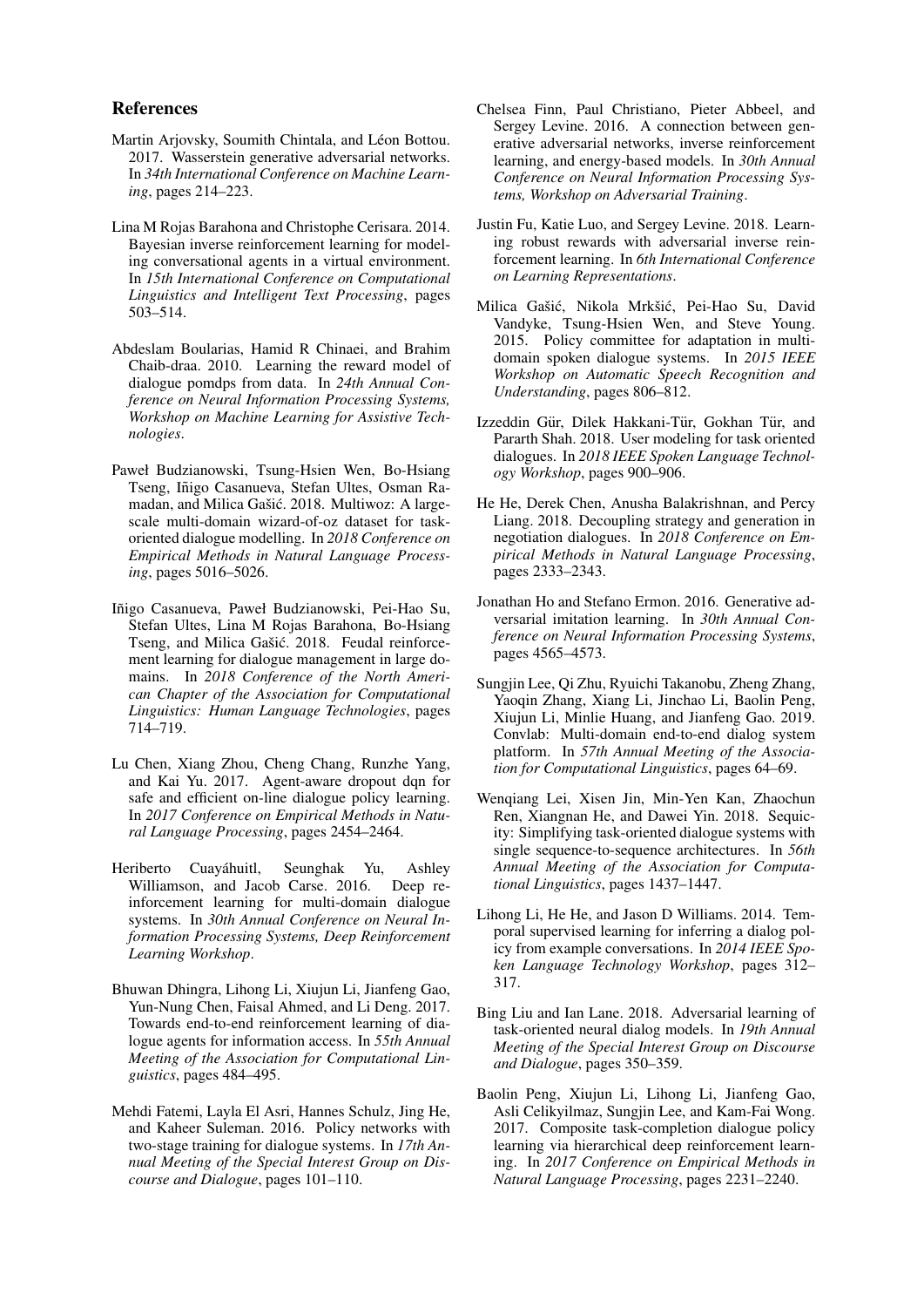- <span id="page-10-11"></span>Nicholas Roy, Joelle Pineau, and Sebastian Thrun. 2000. Spoken dialogue management using probabilistic reasoning. In *38th Annual Meeting of the Association for Computational Linguistics*, pages 93– 100.
- <span id="page-10-15"></span>Jost Schatzmann, Blaise Thomson, Karl Weilhammer, Hui Ye, and Steve Young. 2007. Agenda-based user simulation for bootstrapping a pomdp dialogue system. In *2007 Conference of the North American Chapter of the Association for Computational Linguistics: Human Language Technologies*, pages 149–152.
- <span id="page-10-14"></span>John Schulman, Filip Wolski, Prafulla Dhariwal, Alec Radford, and Oleg Klimov. 2017. Proximal policy optimization algorithms. *arXiv preprint arXiv:1707.06347*.
- <span id="page-10-3"></span>Pararth Shah, Dilek Hakkani-Tür, Bing Liu, and Gokhan Tür. 2018. Bootstrapping a neural conversational agent with dialogue self-play, crowdsourcing and on-line reinforcement learning. In *2018 Conference of the North American Chapter of the Association for Computational Linguistics: Human Language Technologies*, pages 41–51.
- <span id="page-10-4"></span>Weiyan Shi and Zhou Yu. 2018. Sentiment adaptive end-to-end dialog systems. In *56th Annual Meeting of the Association for Computational Linguistics*, pages 1509–1519.
- <span id="page-10-12"></span>Andreas Stolcke, Klaus Ries, Noah Coccaro, Elizabeth Shriberg, Rebecca Bates, Daniel Jurafsky, Paul Taylor, Rachel Martin, Carol Van Ess-Dykema, and Marie Meteer. 2000. Dialogue act modeling for automatic tagging and recognition of conversational speech. *Computational linguistics*, 26(3):339–373.
- <span id="page-10-5"></span>Pei-Hao Su, Milica Gašić, Nikola Mrkšić, Lina M Rojas Barahona, Stefan Ultes, David Vandyke, Tsung-Hsien Wen, and Steve Young. 2016. On-line active reward learning for policy optimisation in spoken dialogue systems. In *54th Annual Meeting of the Association for Computational Linguistics*, pages 2431– 2441.
- <span id="page-10-1"></span>Shang-Yu Su, Xiujun Li, Jianfeng Gao, Jingjing Liu, and Yun-Nung Chen. 2018. Discriminative deep dyna-q: Robust planning for dialogue policy learning. In *2018 Conference on Empirical Methods in Natural Language Processing*, pages 3813–3823.
- <span id="page-10-7"></span>Stefan Ultes, Paweł Budzianowski, Iñigo Casanueva, Nikola Mrkšić, Lina M Rojas Barahona, Pei-Hao Su, Tsung-Hsien Wen, Milica Gašić, and Steve Young. 2017. Reward-balancing for statistical spoken dialogue systems using multi-objective reinforcement learning. In *18th Annual Meeting of the Special Interest Group on Discourse and Dialogue*, pages 65–70.
- <span id="page-10-17"></span>Marilyn A Walker, Diane J Litman, Candace A Kamm, and Alicia Abella. 1997. Paradise: A framework for evaluating spoken dialogue agents. In *35th Annual*

*Meeting of the Association for Computational Linguistics*, pages 271–280.

- <span id="page-10-6"></span>Zhuoran Wang, Hongliang Chen, Guanchun Wang, Hao Tian, Hua Wu, and Haifeng Wang. 2014. Policy learning for domain selection in an extensible multidomain spoken dialogue system. In *2014 Conference on Empirical Methods in Natural Language Processing*, pages 57–67.
- <span id="page-10-16"></span>Ziyu Wang, Victor Bapst, Nicolas Heess, Volodymyr Mnih, Remi Munos, Koray Kavukcuoglu, and Nando de Freitas. 2017. Sample efficient actor-critic with experience replay. In *5th International Conference on Learning Representations*.
- <span id="page-10-9"></span>Jason D Williams, Antoine Raux, and Matthew Henderson. 2016. The dialog state tracking challenge series: A review. *Dialogue & Discourse*, 7(3):4–33.
- <span id="page-10-0"></span>Denis Yarats and Mike Lewis. 2018. Hierarchical text generation and planning for strategic dialogue. In *35th International Conference on Machine Learning*, pages 5587–5595.
- <span id="page-10-10"></span>Zheng Zhang, Minlie Huang, Zhongzhou Zhao, Feng Ji, Haiqing Chen, and Xiaoyan Zhu. 2019. Memoryaugmented dialogue management for task-oriented dialogue systems. *ACM Transactions on Information Systems*, 37(3):34.
- <span id="page-10-2"></span>Tiancheng Zhao and Maxine Eskenazi. 2016. Towards end-to-end learning for dialog state tracking and management using deep reinforcement learning. In *17th Annual Meeting of the Special Interest Group on Discourse and Dialogue*, pages 1–10.
- <span id="page-10-8"></span>Brian D Ziebart, J Andrew Bagnell, and Anind K Dey. 2010. Modeling interaction via the principle of maximum causal entropy. In *27th International Conference on Machine Learning*, pages 1255–1262.
- <span id="page-10-13"></span>Brian D Ziebart, Andrew Maas, J Andrew Bagnell, and Anind K Dey. 2008. Maximum entropy inverse reinforcement learning. In *23rd AAAI Conference on Artificial Intelligence*, pages 1433–1438.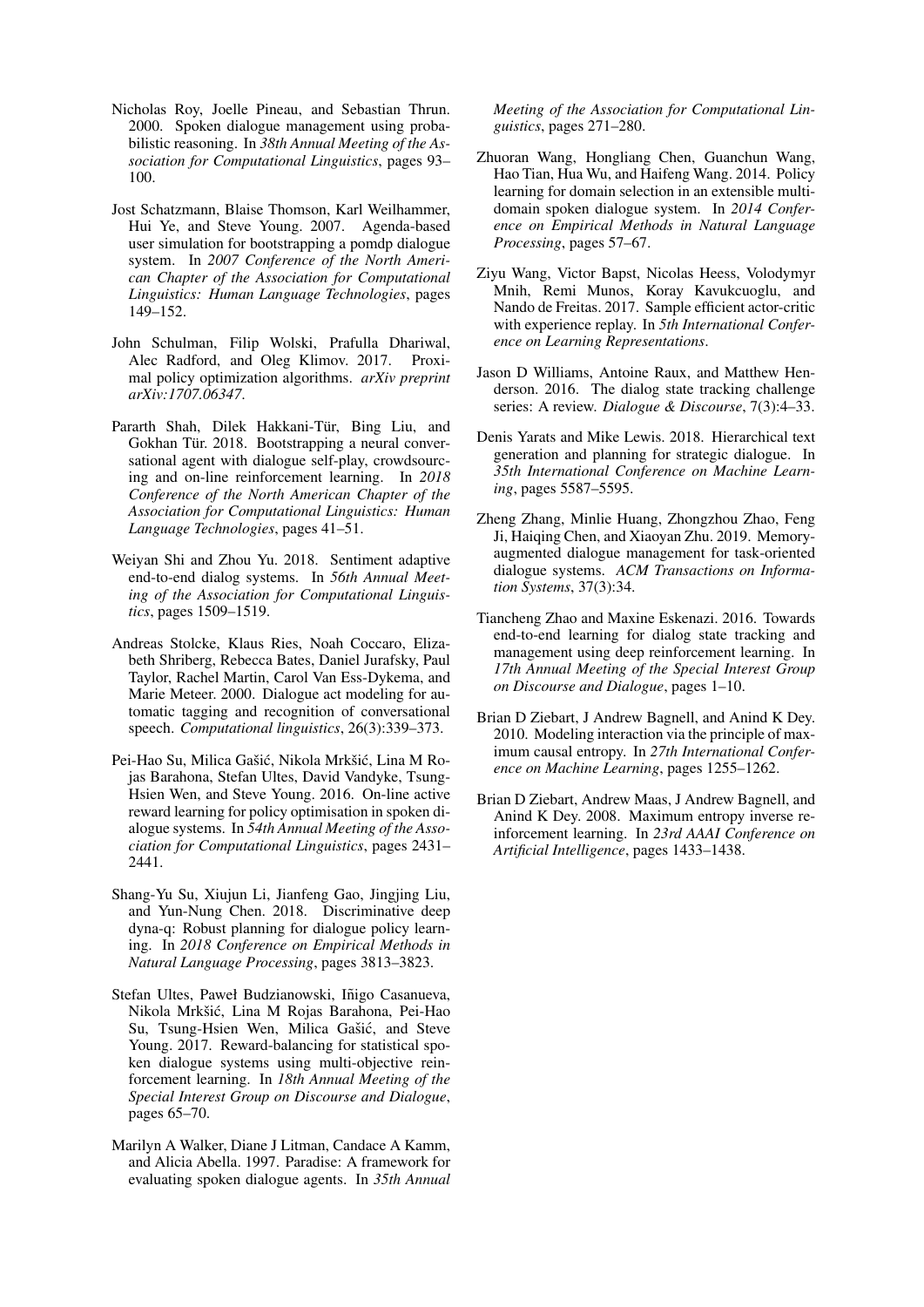# A User Goal

In the task-oriented dialog setting, the entire conversation is around a user goal  $G = (C, R)$  implicitly, where  $C$  denotes the constraint and  $R$  is the requests [\(Schatzmann et al.,](#page-10-15) [2007\)](#page-10-15). The user goals appeared in the original corpus are all extracted into one database. Note that each user goal in MultiWOZ [\(Budzianowski et al.,](#page-9-17) [2018\)](#page-9-17) may consist of a "real" user goal that describes what the user wants in the end, along with a different "failed" user goal that indicates what the user wants at first. Every time a dialog is launched, the user goal is initialized by the user simulator at the beginning of a dialog session, by randomly sampling the *constraint slots* and *requests slots* from the user goal database. Each slot is sampled according to its frequency in the dataset, and a "failed" user goal would be also initialized with a certain probability to simulate the changes in a user goal.

# B Case Study

Table [8](#page-12-0) shows two dialog sessions with the same user goal in PPO and GDPL, respectively. The user goal consists of *attraction*, *hotel* and *taxi* domains. The system is required to answer all the information in *Reqt* based on the constraints in *Info* and book a right entity that meets the needs in *Book*. When the user asks for some information about the museum, GDPL manages to provide all the requested information, while PPO only answers part of the information, which causes the user to inquire about entrance fee again (red line). Additionally, GDPL answers the area of the hotel (blue line) and the dialog proceeds successfully, however, PPO fails.

# C Reward Visualization

Fig. [4](#page-12-1) shows the reward visualization of the session discussed in the *reward evaluation* subsection with its original dialog acts.